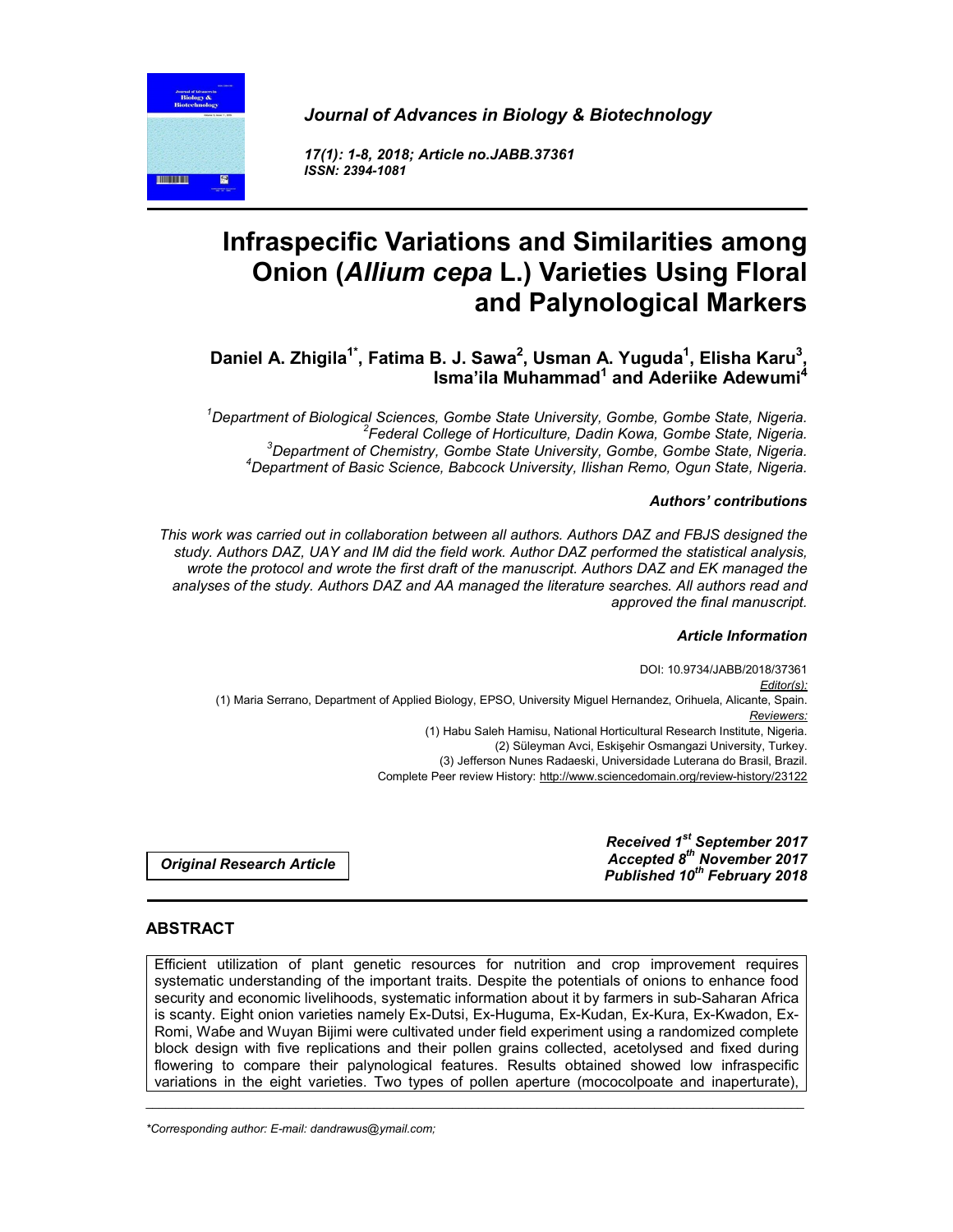spherical shape with microreticulate sculpture were observed in all the varieties using light microscope. Variety 'Wuyan-bijimi and Ex-Romi recorded the highest percentage occurrence of monocolpoate pollen (92%) but with the lowest percentage occurrence of inaperturate pollen (8%). DMRT of monocolpate density indicated that Waɓe was significantly different (p≤0.05), it had 56.60 $\pm$ 2.52 (mm<sup>2</sup>) while the lowest density was recorded by Ex-Dutsi (15.40 $\pm$ 2.18 mm<sup>2</sup>). Varieties Ex-Dutsi and Ex-Kura not significantly different but otherwise with other varities by the peduncle diameter. Numbers of anther and peduncle length are not good diagnostic characters among the varieties. There was no significant difference recorded in the pollen polar length, equatorial diameter, and exine thickness among the varieties. Multivariate analysis showed three principal components contributing 21.53% of observed variability, while cluster analysis yielded two groups (Ex-Kwadon, Ex-Kura, Ex-Romi and Wuyan-bijimi in cluster 1 while Ex-Dutsi, Ex-Huguma, Ex-Kudan and Waɓe formed cluster 2) at 89.7% similarity coefficient. Varieties in the different clusters obtained can be exploited for desired nutritional traits.

*Keywords: Systematics; diversity; flower; pollen; characterisation; Gombe.*

#### **1. INTRODUCTION**

Onion (*Allium cepa* L.) of the family Alliaceae is an important vegetable crop in most parts of the world, particularly the varieties that are grown for bulbs [1]. It is one of the most important edible vegetable crops used for seasoning not only in Nigeria but all over the world [2]. In terms of global weight of vegetables produced, at nearly 28 million tonnes per annum, only tomatoes and cabbages exceed bulb onions in importance [3].

Rich in natural resources and agro-ecological diversity, Nigeria has a lot of potential in food markets. According to the FAO's estimated data using trading partners database, in 2010 Nigeria exported 60 metric tonnes of dried onions that were worth US\$17,000 [4]. In 2012 alone, an estimate of about 240, 000 tons of green onions and 1, 350, 000 tons of dry onions were produced in Nigeria, with the country ranking sixth amongst the top ten producers of green onions in the world. However, Nigeria had its peak production of green onions in 2001, when it turned out 277, 912 tons of the vegetable, the highest output since 1960, when the country had an output of 71, 000 tons. On the other hand, dry onions output peaked in 2008, with about 1, 365, 670 tons, compared to an output of 350, 000 tons produced in 1960. Organosulfur compounds in onions have cardioprotective effects [5]. Onions possess essential antioxidant, anti-inflammatory, and antimicrobial properties [6]. [7] states chemical properties of onions may treat and prevent cardiovascular diseases, cancer. In addition, onion is known for its anti-bacterial, anti-viral, anti-allergenic and anti-inflammatory potential [8,9]. It also contains some important vitamins (A, B and B2) and minerals (Ca, P, Fe, Cu and Zn) in addition to some soluble sugars and nicotinic acid [10].

The nomenclature of onion even at the family level is confusing as many authors referred to onion as belonging to the family Alliaceae [1] Amarylliaceae [3] and Liliaceae [11]. At the species level, [12] divided onions into three different taxa namely: *Allium cepa, Allium aggregattum,* and *Allium prolilum*. A preliminary study conducted in the study area revealed that farmers are technically inefficient with the identification of high yielding varieties. Consequently, farmers tend to cultivate onion varieties that produce green leaves with small or no bulb. [12] established that successful onion production depends mainly on the selection of varieties that are adapted to different conditions imposed by specific environment. In Gombe State, Kano red (Kan ban) and Waɓe is the most popular variety grown by framers, both for home use and source of income. Therefore, the introduction of new varieties represents an important axe to enhance production by increasing the number of cultivars available for growers, which is not only an advantage for them but also for markets and processing industries.

Pollen and floral morphological traits are widely accepted in plant species delimitation [13], variety protection, registration, and inscription and patenting as descriptors that can show both identity and distinctness [1]. Studying pollen morphology is of advantage because it can help taxonomic investigations and pollen diversity in different environments affect plant identification [14]. Scientists such as [15,16]. [17,18] and [19]. [20] studied the pollen morphological structures of some Asparagus and *Allium* species from Turkey. Pollen flora of Pakistan [21]. [22] studied pollen morphology of some *Allium* species belonging to *Allium* and *Codonoprasum* sections. [23] and [24] studied pollen morphology of some species of *Allium* from [25] studied pollen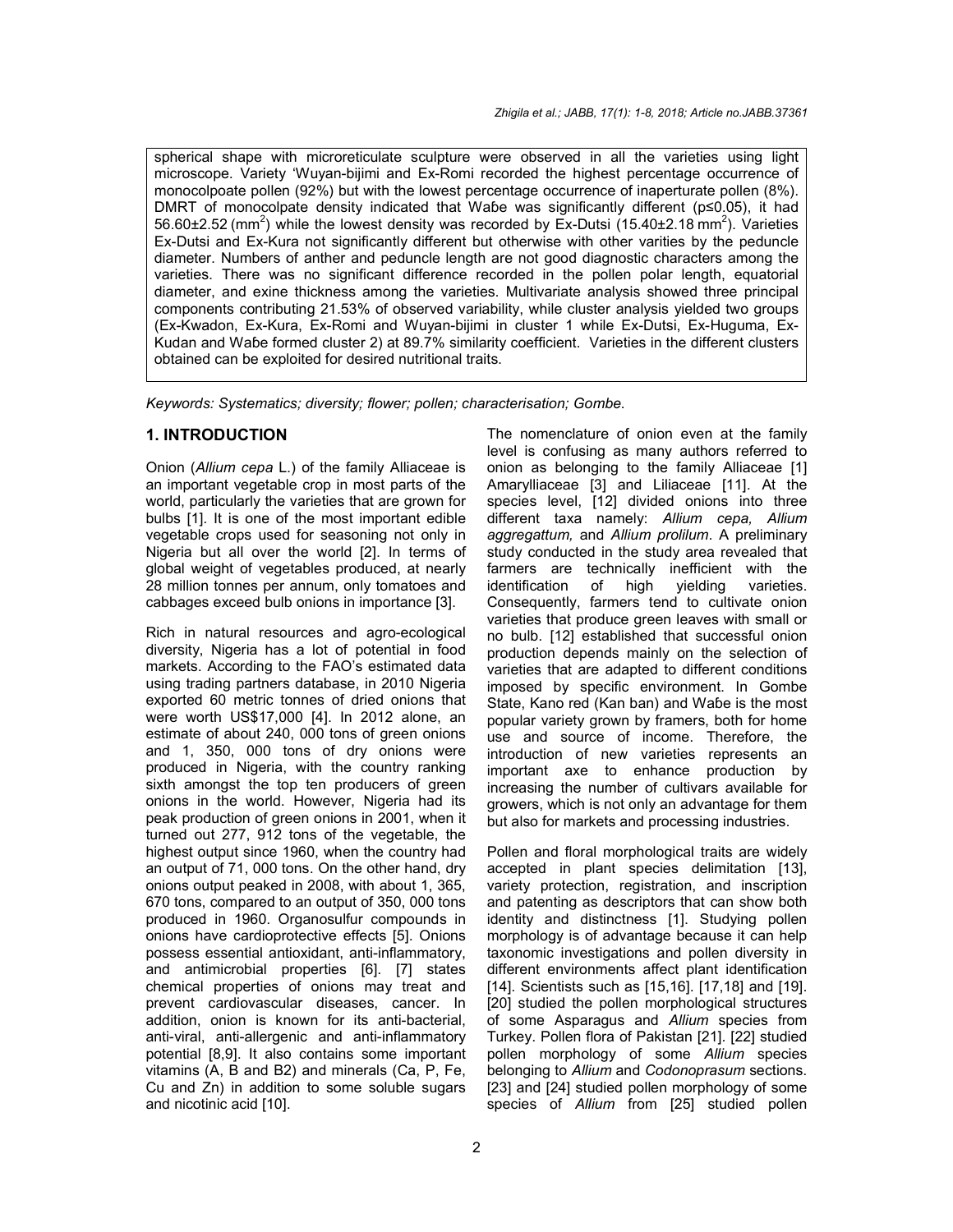features for interspecific crossing between *A. cepa* and *A. roylei* hybrids. There are no reports of pollen features of the onion varieties in Nigeria.

The objective of this study was to consider the infraspecific variations and similarities among onion (*A. cepa*) varieties using floral and palynological markers with the view of characterization and delimitation of these taxa.

# **2. METHODS**

### **2.1 Nursery Managements**

Seeds of Ex-Dutsi, Ex-Gombe, Ex-Huguma, Ex-Kudan, Ex-Kura, Ex-Kwadon, Ex-Romi and Wuyan Bijimi at a rate of 1.0 kg ha-1 with 75% germination were broadcasted on 1 x 3 m well prepared seedbed for each variety. To produce healthy seedlings, nursery management practices such as mulching, watering, application of fertilizers, chemicals and weeding were applied as per recommendation for raising seedling of the crop [26]. Seedlings were managed in nursery until transplanted for 6 weeks.

### **2.2 Planting and Field Management Procedures**

Seedlings were transplanted to the experimental plots by carefully uprooting from nursery bed after an hour of irrigation. During transplanting only healthy, vigorous and uniform seedlings were transplanted and gap filling was done after a week after transplanting. The experimental field was selected where rice was grown with uniform application of fertilizers in the previous cropping season. Before transplanting seedlings, the experimental field was hand ploughed and harrowed. Large clods were broken down to bring the soil to fine gradient, and then a total of 120 plots were prepared in which 15 replication plots were allocated for each variety. Major and minor water, ridges and rows were marked on the farm.

Four-day irrigation interval was maintained for the 1st four weeks and then it was extended five to seven days interval until two weeks to harvest, when irrigation was stopped completely [26,27] and [22] recommended onion farm treatments such as application of several types of fertilizers, fungicides, insecticides, herbicides and pesticides were employed [28]. The weeding was done with hand hoe and by hand-pulling whenever necessary throughout the experimental period to keep the crop free from weeds, for better soil aeration and to break the crust.

#### **2.3 Sample Preparations and Characterisation of Pollen Morphology**

Pollens were separated from anthers and smeared on microscope slides. The preparations were stained with 1% safranin, immersed in a few drops of ethanol for 5 minutes to remove waxy substance from the pollens and 50% glycerol and observed under a light microscope [29]. Pollen characters were recorded as described by [13].

Qualitative pollen grain characters such as pollen type, shape, presence or absence of colpi, pores, spines, sculpturing and ornamentation were studied. Quantitative characters include pollen polar diameter, equatorial diameter, exine thickness and floral features such as floral peduncle length, anther density per anther, flower head diameter and anther number per flower were investigated. Using 35 fields of view at x40 objective as quadrat, the numbers of pollens were noted to determine the frequency of the different pollen types. Frequency of each pollen type was expressed as percentage occurrence of such pollen types based on all occurrences using this formula:  $Frequency =$  $\frac{p}{Y}X$  100; where p = the occurrence of each pollen type in the field of view; y = total occurrences of all pollen types. The density of pollen types was determined as the number of pollen types per square millimetre  $(mm^2)$ . Specimens were photographed under oil immersion using Am scope microscopic camera (MU1000, FMA050) and Kodak digital camera (Kodak Easy Share C913). Measurements were made using an ocular micrometer. Pollen description and identifications followed those of [30].

# **2.4 Statistical Analysis**

The data were subjected to analysis of variance (ANOVA) and Duncan Multiple Range Test (DRMT) using R version 3.2 procedures and least significant difference (LSD) test was used to separate means at 5% probability level.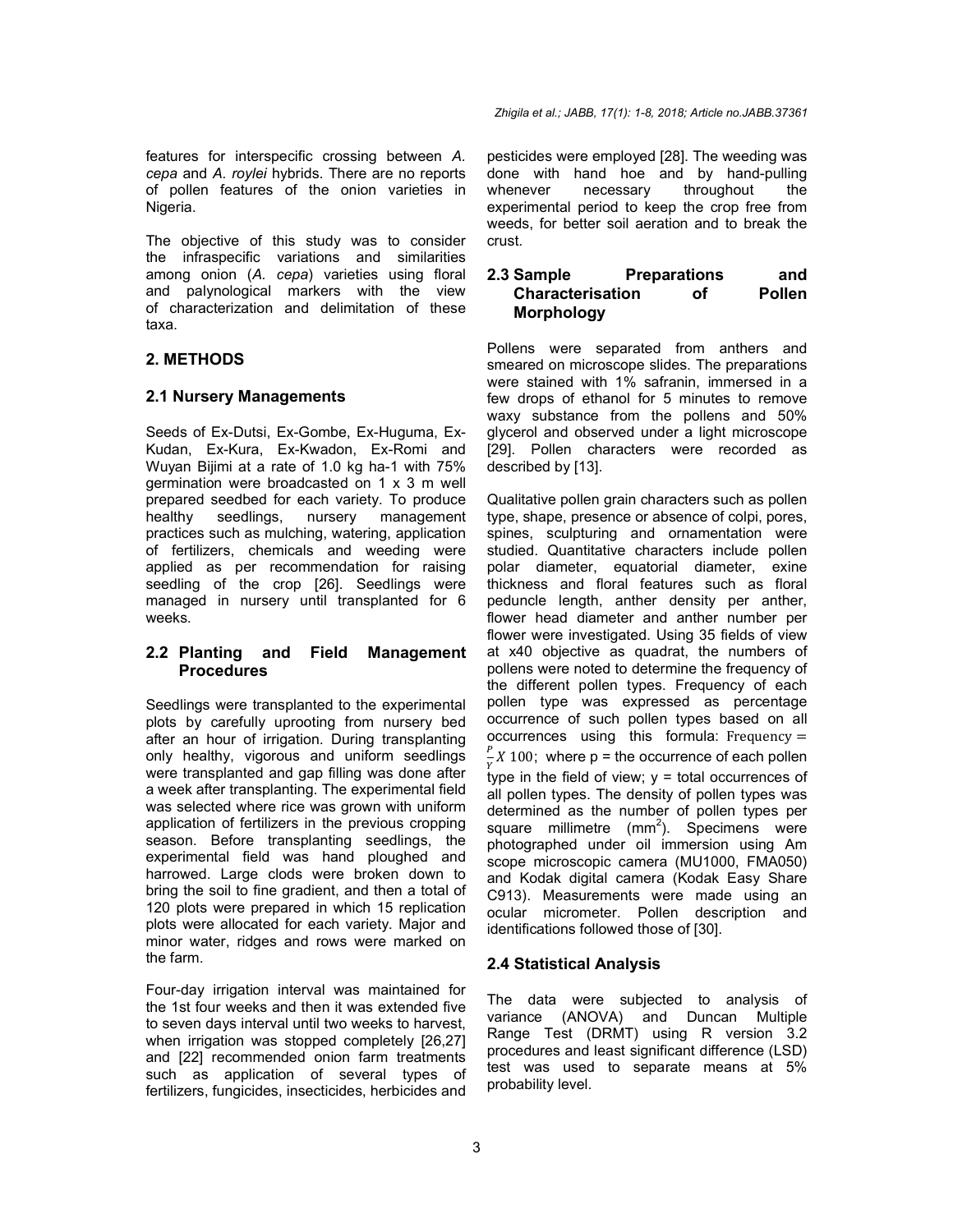#### **3. RESULTS AND DISCUSSION**

Table 1 and Figs.  $1 - 7$  show the results obtained from this study. The results generally showed low infraspecific variations in the eight varieties. Two types of pollen aperture – mococolpate and inaperturate (Fig. 5 and Table 1), spherical shape and microreticulate sculpture were observed in all the varieties (Table 1). Variety 'Wuyan-bijimi and Ex-Romi recorded the highest percentage occurrence of monocolpate pollen (92%) but with the lowest percentage occurrence of inaperturate pollen (8%) (Fig. 5). DMRT of monocolpate density (Table 1) indicated that Waɓe was significantly different (p≤0.05) in that it had 56.60 $\pm$ 2.52 (mm<sup>2</sup>) while the lowest density was recorded by Ex-Dutsi  $(15.40\pm2.18 \text{ mm}^2)$ . Varieties Ex-Dutsi and Ex-Kura are not significantly different but otherwise with other varieties by the peduncle diameter. Numbers of anther and peduncle length are not good diagnostic characters among the varieties. There was no significant difference recorded in the pollen polar length  $(11 - 12 \mu m^2)$ , equatorial diameter  $(6 - 7 \mu m^2)$ , and exine thickness  $(0.9 -$ 1.2  $\mu$ m<sup>2</sup>) among the varieties (Fig. 6). Multivariate analysis showed three principal components contributing 21.53% of observed variability, while cluster analysis yielded two groups (Waɓe, Ex-Kura, Ex-Romi and Wuyanbijimi in cluster 1 while Ex-Dutsi, Ex-Huguma, Ex-Kudan and Ex-Kwadon formed cluster 2) at 89.7% similarity coefficient (Fig. 7).

| Table 1. Pollen types, shapes, surfaces and pollen densities |  |  |  |
|--------------------------------------------------------------|--|--|--|
|--------------------------------------------------------------|--|--|--|

| Variety      | Pollen type  | Pollen shape | <b>Pollen sculpture</b> | Pollen density (mm <sup>2</sup> ) |
|--------------|--------------|--------------|-------------------------|-----------------------------------|
| Ex-Dutsi     | Monocolpate  | Spherical    | Microreticulate         | $15.40\pm2.18^{\circ}$            |
|              | Inaperturate | Spherical    | Microreticulate         | $2.80 \pm 0.73$ <sup>r</sup>      |
| Ex-Huguma    | Monocolpate  | Spherical    | Microreticulate         | 22.60±2.93bc                      |
|              | Inaperturate | Spherical    | Microreticulate         | $3.40{\pm}0.87$ <sup>T</sup>      |
| Ex-Kudan     | Monocolpate  | Spherical    | Microreticulate         | $21.80 \pm 1.36^c$                |
|              | Inaperturate | Spherical    | Microreticulate         | $2.40 \pm 0.51$ <sup>f</sup>      |
| Ex-Kura      | Monocolpate  | Spherical    | Microreticulate         | 19.60±2.25 <sup>cd</sup>          |
|              | Inaperturate | Spherical    | Microreticulate         | $2.00 \pm 0.32$ <sup>t</sup>      |
| Ex-Romi      | Monocolpate  | Spherical    | Microreticulate         | 22.80±4.85bc                      |
|              | Inaperturate | Spherical    | Microreticulate         | $1.80 \pm 0.37$ <sup>9</sup>      |
| Wuyan Bijimi | Monocolpate  | Spherical    | Microreticulate         | 19.20±2.67 <sup>a</sup>           |
|              | Inaperturate | Spherical    | Microreticulate         | $1.60 \pm 0.51$ <sup>9</sup>      |
| Ex-Kwadon    | Monocolpate  | Spherical    | Microreticulate         | $23.80 \pm 2.87$ <sup>b</sup>     |
|              | Inaperturate | Spherical    | Microreticulate         | $3.80 \pm 1.20$ <sup>r</sup>      |
| Wabe         | Monocolpate  | Spherical    | Microreticulate         | 56.60±2.52 <sup>a</sup>           |
|              | Inaperturate | Spherical    | Microreticulate         | $9.80 \pm 0.80$ <sup>e</sup>      |

*Legend: Pollen densities with the same superscript letter indicate that they are not significantly different at 5% level of confidence*



**Fig. 1. Peduncle length (cm) among eight varieties of onions**



**Fig. 2. Peduncle diameter (cm) among the varieties**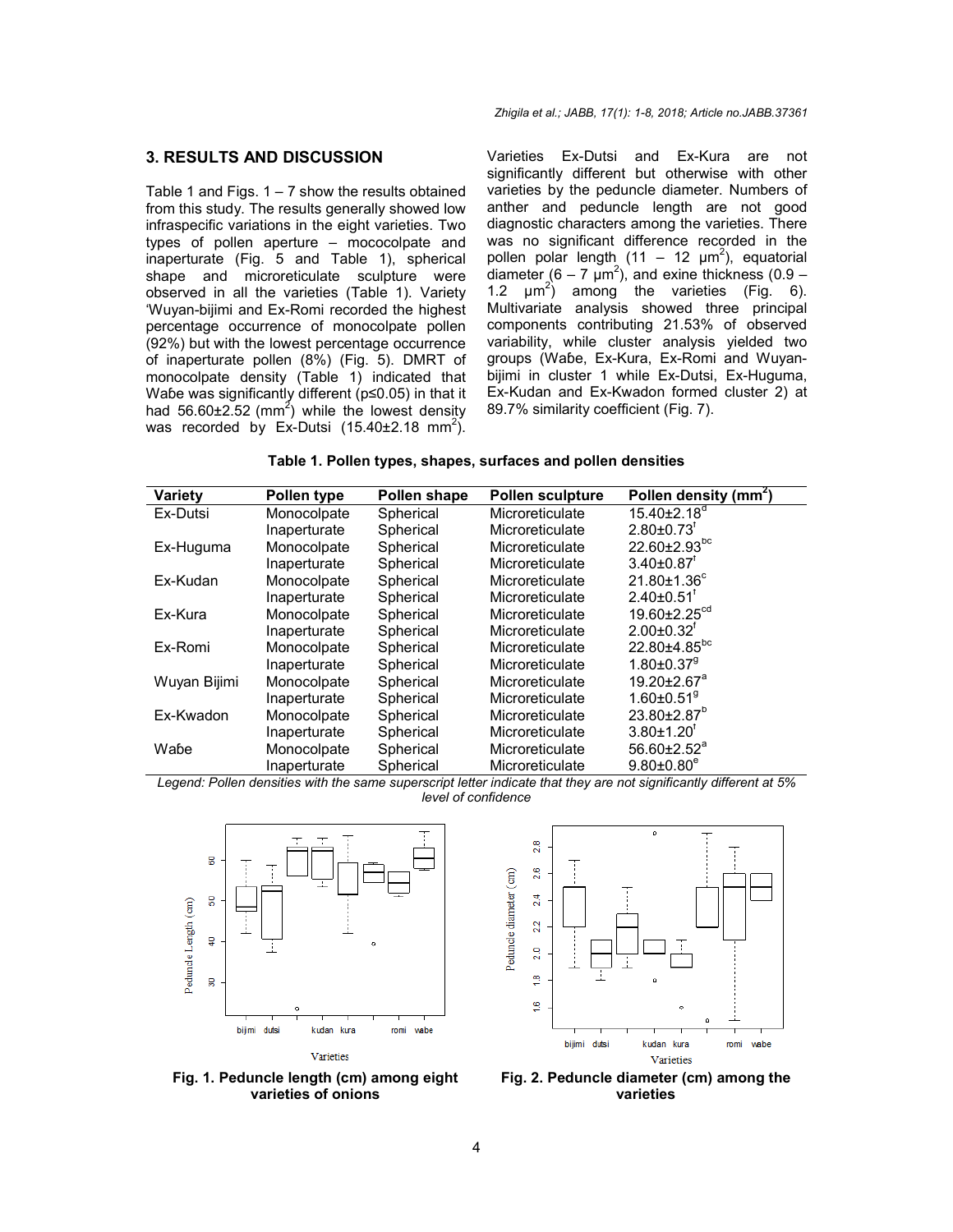

**Fig. 3. Flower head diameter among the varieties of onions**

**Fig. 4. Number of anthers per flower bud**



**Fig. 5. Low infraspecific variations of percentages occurrence of the two types of pollen apertures in the eight varieties of onions**



**Fig. 6. Quantitative characters of the pollens among the varieties of onions**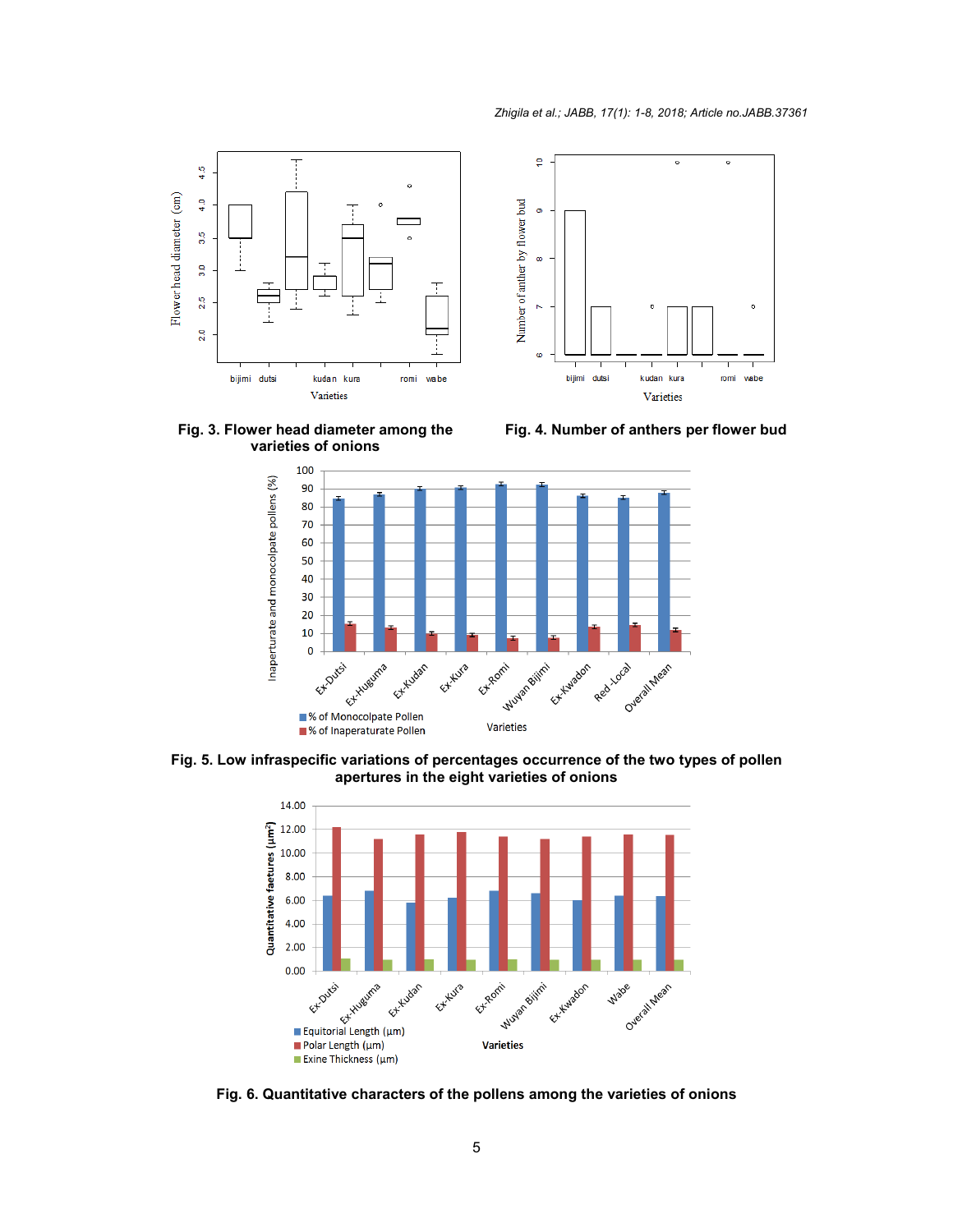

**Fig. 7. Dendrogram using average Linkage (Between Groups) clustered the varieties into two distinct taxa**

The inflorescence and pollen morphological markers in varieties of onion did not show any diagnostic features for some traits viz., Type of The inflorescence and pollen morphological<br>markers in varieties of onion did not show any<br>diagnostic features for some traits viz., Type of<br>flower (capitulum), flower colour (pale-white) peduncle length (Fig. 1), number of anthers per flower bud (Fig. 4), pollen types, pollen shape, pollen surface and ornamentation (Table 1), polar length, equatorial length, exine thickness (Fig. 5) and pollen ratio. Thus, onion varieties are very difficult to be differentiated based on these traits; an indication that the varieties showed close relationship regarding these characters and these varieties could be said to be stenopalynous group because of these characters. However, varieties evaluated for rest of the traits differed clearly from each other and form very relia flower and pollen morphological descriptor profile. This has confirmed the results obtained by [14] that size of the polar axis, pollen shapes and sculpture in *Allium ampeloprasum* L. var. *atroviolaceum* did not differ from other species. According to [21], pollen grains in Alliaceae are typically bilateral, heteropolar, Shape mostly elliptic boat shape, monocolpate, exine thicker or thinner than nexine. According to [24], evolutionary pollen surface of 30 species of wild onion showed that onion's pollen is from the single sulcus type. Although [29,28] and peduncle length (Fig. 1), number of anthers per<br>flower bud (Fig. 4), pollen types, pollen shape,<br>pollen surface and ornamentation (Table 1),<br>polar length, equatorial length, exine thickness<br>(Fig. 5) and pollen ratio. Thus, flower and pollen morphological de<br>profile. This has confirmed the results o<br>by [14] that size of the polar axis, pollen atroviolaceum did not differ from other species.<br>According to [21], pollen grains in Alliaceae are<br>typically bilateral, heteropolar, Shape mostly<br>elliptic boat shape, monocolpate, exine thicker or<br>thinner than nexine. Acco itionary pollen surface of 30 species of<br>onion showed that onion's pollen is from<br>single sulcus type. Although [29,28] and [29] stated that monocolpate or sulcate pollen aperture is a typical palynological evidence in [29] stated that monocolpate or sulcate pollen<br>aperture is a typical palynological evidence in<br>most angiosperms, this study revealed an additional type – inaperturate in *Allium cepa*. Based on psilate exine and surface ornamentation (Table 1), subpsilate exine ornamentation was reported by [21] to be found in considerable number of taxa in Alliaceae. Pollen density, frequency of pollen types, length of inflorescence and diameter of flower bud (Table 1 and Figs.  $1 - 6$ ) could be of taxonomic significance at intraspecific level. At generic level, [29,30] suggested that there are pollen characters of taxonomic significance in *Allium*. The emergence of inflorescence affects the bulb yield (per. Comm.), according to a season famer, the more the percentage of flowering, the bigger the size of the peduncle and the larger the size of the capitalum on a farm, the lower the bulb yield, and hence poor harvest. Farmers usually sort for seedlings free or at least low occurrence of the floral characters before transplanting. Multivariate analysis showed three principal components contributing 21.53% of observed variability, while cluster analysis yielded two groups (Ex-Kwadon, Ex Romi and Wuyan-bijimi in cluster 1 while Ex-Dutsi, Ex-Huguma, Ex-Kudan and Waɓe formed considerable number of taxa in Alliaceae.<br>en density, frequency of pollen types,<br>th of inflorescence and diameter of flower<br>(Table 1 and Figs.  $1 - 6$ ) could be of<br>phomic significance at intraspecific level. At<br>eric level,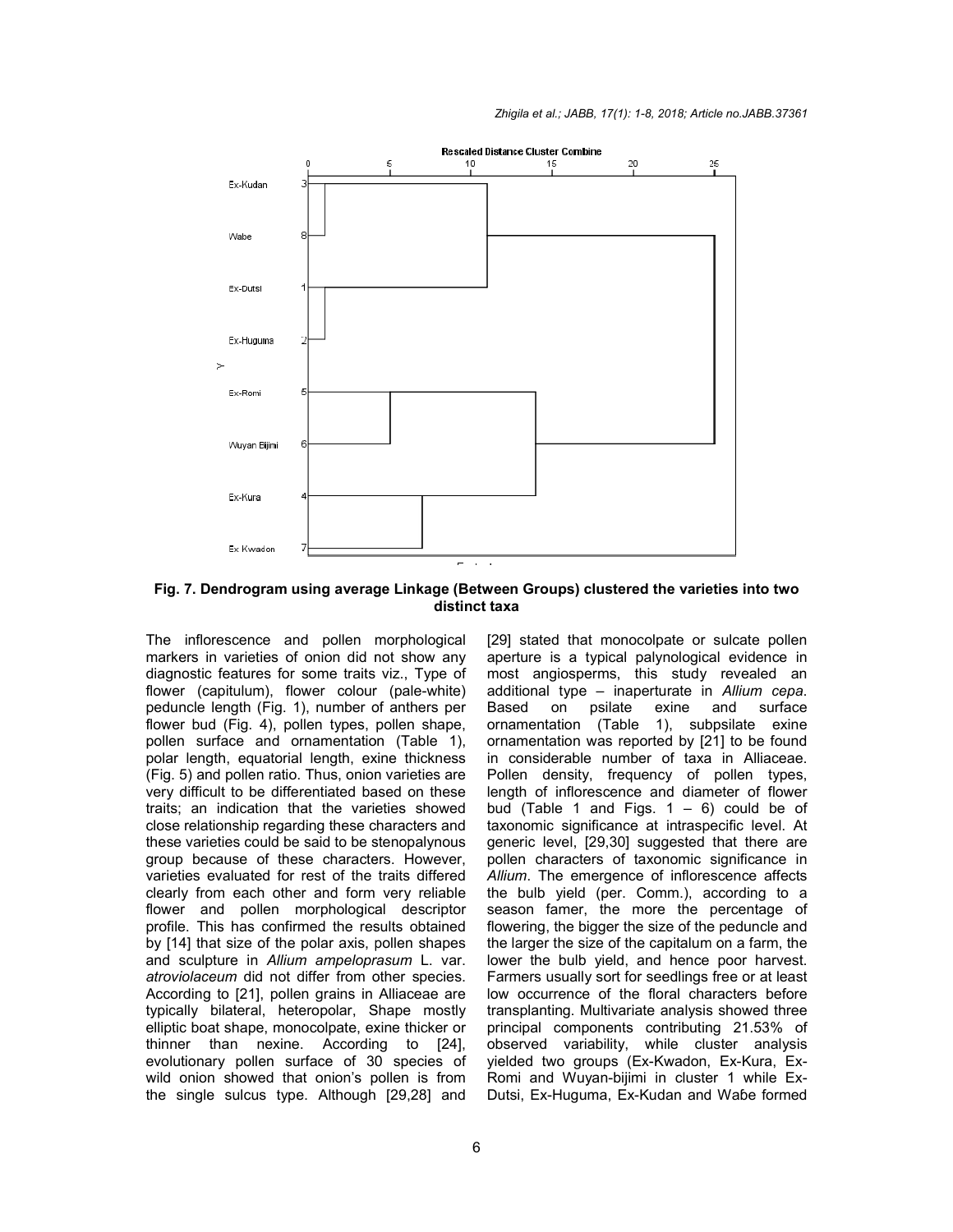cluster 2) at 89.7% similarity coefficient (Fig. 7). Varieties in the different clusters as obtained can be exploited for desired nutritional traits.

# **4. CONCLUSION**

High palynological congruences were observed in the eight varieties of onions studied. Monocolpate and inaperturate pollen apertures, pollen sizes, spherical pollen shape with microreticulate sculpture recorded in this study confirms the typical pollen characters of monocotyledons. Hence, these characters form good diagnostic features of *A. cepa*. Although, these characters may not clearly delimit taxa at infraspecific level, it could be used together with other diagnostic features such as floral morphology which has proven useful in this study.

# **COMPETING INTERESTS**

Authors have declared that no competing interests exist.

# **REFERENCES**

- 1. Ogeleka DF, Okieimen FE, Ekpudi1 FO, Tudararo-Aherobo LE. Short-term phytotoxicity consequences of a nonselective herbicide glyphosate (Roundup™) on the growth of onions (*Allium* cepa Linn.). African Journal of Biotechnology. 2016; 15(18):740 – 744.
- 2. Best K. Red onion cultivars trial. Horticultural Nova Scotia, Kentville Agricultural Centre, Nova Scotia (Canada). 2000;10-13.
- 3. Gashua IB, Abbator A. Effect of plant population density and varietal differences on yield and yield components of onion (*Allium cepa* L.) in North Eastern Nigeria. International Journal of Agronomy and Agricultural Research. 2013;3(3):22–27.
- 4. FAOSTAT (Food and Agriculture Organization Statistics). Food and Agriculture Organization Statistics Data base, Agricultural production indices. Rome, Italy; 2013. DOI:http://www.faostat3.fao.org/download/ Q/QC/E (Accessed 28 July 2016)
- 5. Choi JC, Anantharam V, Saetveit NJ, Houk RS, Kanthasamy A, Kanthasamy AG. Normal cellular prion protein protects against manganese-induced oxidative

stress and apoptotic cell death. Society of Toxicology. 2007;3(1):1–58.

- 6. Saha D. Onion: Anticancer sulfur compounds with high cancer chemo prevention potential. Science, Technology and Arts Research Journal. 2013;2(3):01- 02.
- 7. Yemane K, Belew D, Abay F. Effect of intra-row spacing on yield and quality of some onion varieties (*Allium cepa* L.) at Aksum, Northern Ethiopia. African Journal of Plant Science. 2013;7(12):613-622.
- 8. Decoteau DR. Vegetable crops, Ed. Prentice- Hall Inc., New Jersey, United State of America. 2000;561.
- 9. Azoom AA, Zhani K, Hannachi C. Performance of eight varieties of onion (*Allium cepa* L.) cultivated under open field in Tunisia. Not Sci Biol. 2014;6(2):220-224.
- 10. Zhigila DA, Sawa FBJ, Abdul SD, Danailu G. Diversity of pollen morphology in accessions of *Sesamum indicum* L. International Journal of Modern Botany. 2014;4(1):22–28.
- 11. Maassoumi SM, Samira-Kiani S, Bareemizadeh F, Ghasempour H, Karimi N, Shohani F, Amiri S. Pollen morphology of the genus *Allium* in comparison with genus Calochortus of order Liliales. International Journal of Biosciences. 2014; 4(12):237–243.
- 12. Furness CA, Rudall PJ. Pollen and anther characters in monocot systematics. Grana. 2001;40:17-25.
- 13. Koc F. Investigation of pollen morphology of some endemic *Allium* in Turkey. Ph. D. Thesis. Inst. Sci. & Technology, Gazi Univ. (In Turkish). 2001;187.
- 14. Żuraw B. Biological value and morphological traits of pollen of selected garlic species *Allium* L. Acta Agrobotanica. 2007;60(1):67-71.
- 15. Donmez OE, Işık S. Pollen morphology of the Turkish Amaryllidaceae, Ixıoliriaceae and Iridaceae. Grana. 2008;47:15-38.
- 16. Li QQ, Zhou SD, He XJ, Yu Y, Zhang YC, Wei XQ. Phylogeny and biogeography of *Allium* (Amaryllidaceae: Allieae) based on nuclear ribosomal internal transcribed spacer and chloroplast rps16 sequences, focusing on the inclusion of species endemic to China. Annals of Botany. 2010; 106(5):709-733.
- 17. Ozler H. Study of pollen morphology structures of some species that belong to *Asparagus* L., *Allium* L., Muscari Miller and